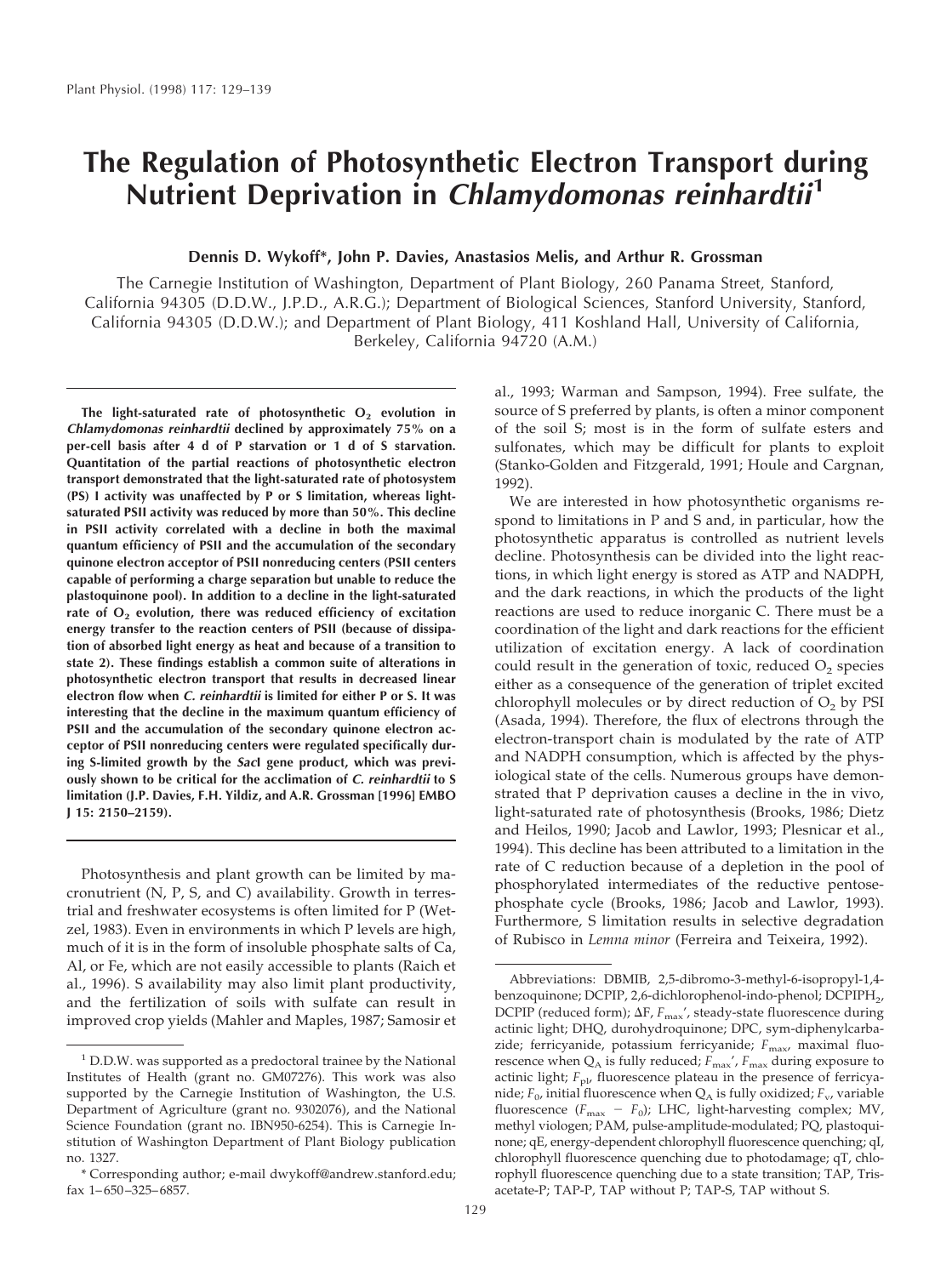Studies have demonstrated that the light reactions and photosynthetic electron transport may also be altered during nutrient limitation. Spinach leaves have fewer functional PSII centers when the plants are starved of Mg and S (Godde and Hefer, 1994). Similarly, when the cyanobacterium *Synechococcus* sp. strain PCC 7942 is deprived of S, a decline in  $O_2$  evolution probably results from the degradation of PSII reaction centers (Collier et al., 1994). The efficiency with which absorbed light energy is used is also modulated during nutrient limitation. Cells starved for nutrients may convert excess absorbed excitation energy to heat within the LHC (qE) and/or undergo a state transition in which an increased proportion of the absorbed light energy is directed away from PSII (qT; Peltier and Schmidt, 1991; Jacob and Lawlor, 1993; Levy et al., 1993; Collier et al., 1994; Plesnicar et al., 1994; Braun et al., 1996).

Furthermore, reaction centers that are damaged by excess radiation may also quench absorbed light energy. Nutrient-deprived cells have been shown to accumulate the xanthophylls antheraxanthin and zeaxanthin (Lers et al., 1991; Levy et al., 1993), which correlates with increased qE (Demmig-Adams and Adams, 1992; Björkman and Demmig-Adams, 1994; Horton et al., 1996). These xanthophylls, plus lutein, appear to serve a photoprotective role by facilitating the conversion of excess absorbed light energy to heat (Demmig-Adams and Adams, 1992; Niyogi et al., 1997). Also contributing to photoprotection during nutrient starvation is a state transition in which the photosynthetic apparatus is transformed from state 1 (much of the light energy absorbed by LHCII is directed into the PSII reaction centers) to state 2 (less of the light energy absorbed is directed into the PSII reaction centers; Peltier and Schmidt, 1991; Allen, 1992). There appear to be a number of different ways in which photosynthetic activity is modulated during nutrient-limited growth.

The responses of the unicellular green alga *Chlamydomonas reinhardtii* to macronutrient limitation (de Hostos et al., 1989; Ball et al., 1990; Davies et al., 1994, 1996; Yildiz et al., 1994, 1996; Quisel et al., 1996) include the secretion of hydrolytic enzymes (sulfatases and phosphatases), kinetic changes in the uptake of the limiting nutrient, the cessation of growth, and changes in metabolic processes (e.g. increased respiration and accumulation of starch, which include a decrease in the rate of photosynthetic electron transport). The purpose of this study was to determine the effects of S and P limitation on photosynthetic electrontransport activity.

## **MATERIALS AND METHODS**

## **Strains and Growth Conditions**

*Chlamydomonas reinhardtii* strain CC125 ( $mt$ +; wild type), ars 5–4 ( $mt$ +  $arg7$   $nit1$   $sac1$ :: $ARG7$ ; the  $sac1$  mutant), and ars 5-4 C11 (mt+ arg7 nit1 sac1::ARG7 NIT1 SAC1; the complemented *sac1* mutant) were grown to the mid-logarithmic phase (0.5 to 3  $\times$  10<sup>6</sup> cells mL<sup>-1</sup>) in TAP medium (Gorman and Levine, 1966). To induce P or S starvation, the cells were harvested by centrifugation at 5000*g* for 1 min, washed twice with TAP-P medium (Quisel et al., 1996) or TAP-S medium (Davies et al., 1996), and resuspended to a final density of  $1 \times 10^6$  cells mL<sup>-1</sup>. After 2 d, P-deprived cells were diluted to  $1 \times 10^6$  cells mL<sup>-1</sup> with fresh TAP-P medium (cells divided three to four times following the imposition of P starvation). All cultures were grown in Erlenmeyer flasks with constant shaking and illumination at 80  $\mu$ mol photons m<sup>-2</sup> s<sup>-1</sup> at 27°C.

#### **Chlorophyll Determination and Cell Viability**

Cells were counted using a hemacytometer and the viability of the cells was assessed by viability staining (Davies et al., 1996). For chlorophyll determinations cells were suspended in 0.01% Tween 20 (United States Biochemical) and pelleted by centrifugation for 30 s at 16,000*g*. The cell pellet was extracted in 90% acetone, cellular debris were removed by centrifugation (30 s at 16,000*g*), and the chlorophyll *a* and *b* levels were determined spectrophotometrically (Jeffrey and Humphrey, 1975).

## **In Vivo Measurements of O<sub>2</sub> Evolution**

 $O<sub>2</sub>$  evolution in the light and dark respiration was measured with a Clark-type  $O<sub>2</sub>$  electrode (Hansatech, King's Lynn, UK). Measurements of whole-cell  $O<sub>2</sub>$  evolution were conducted at 27°C on vigorously stirred samples containing 10  $\mu$ g chlorophyll *a* mL<sup>-1</sup> and 5 mm bicarbonate, pH 8.1, in either TAP-P or TAP-S medium. The photosynthetic rates were calculated by adding the dark respiration rate to the rate of  $O<sub>2</sub>$  evolution at various light intensities. Maximal photosynthetic rates were determined at 800  $\mu$ mol photons  $m^{-2}$  s<sup>-1</sup> and were not significantly different from values measured at 400  $\mu$ mol photons m<sup>-2</sup> s<sup>-1</sup>.

#### **In Vitro Measurements of Electron Flow**

Five milliliters of cells at 10  $\mu$ g chlorophyll *a* mL<sup>-1</sup> was sonicated (at a setting of 3 out of 10) for 6 s in a 10-mL glass beaker using the microtip of the Sonic Dismembrator 550 (Fisher Scientific). These sonication parameters yielded optimal rates of ferricyanide-stimulated  $O<sub>2</sub>$  evolution during both starved and nonstarved conditions. Electron flow from water to MV,  $DCPIPH<sub>2</sub>$  to MV, and DHQ to MV were measured as  $O<sub>2</sub>$  uptake (Curtis et al., 1975; White et al., 1978). All reactions involving MV-stimulated  $O<sub>2</sub>$  uptake included 2 mm cyanide to inhibit peroxide reduction and methylamine to uncouple electron transport from ATP synthesis.

The light-driven reduction of DCPIP by DPC was assayed as a decline in  $A_{600}$ ; the DCPIP reduction was linear for approximately 5 min. DPC was prepared in methanol and added to heat-treated (5 min, 60°C), sonicated cells to a final concentration of 2.5 mm (Vernon and Shaw, 1969). All of the partial reactions were shown to be light dependent and inhibited by the photosynthetic electron-transport inhibitors DCMU or DBMIB (except electron flow from  $DCPIPH<sub>2</sub>$  to MV, which is not blocked by the electrontransport inhibitors used). Furthermore, the assays for  $DCPIPH<sub>2</sub>$  to MV and DHQ to MV contained DCMU, and that for DPC to DCPIP contained DBMIB to prevent light-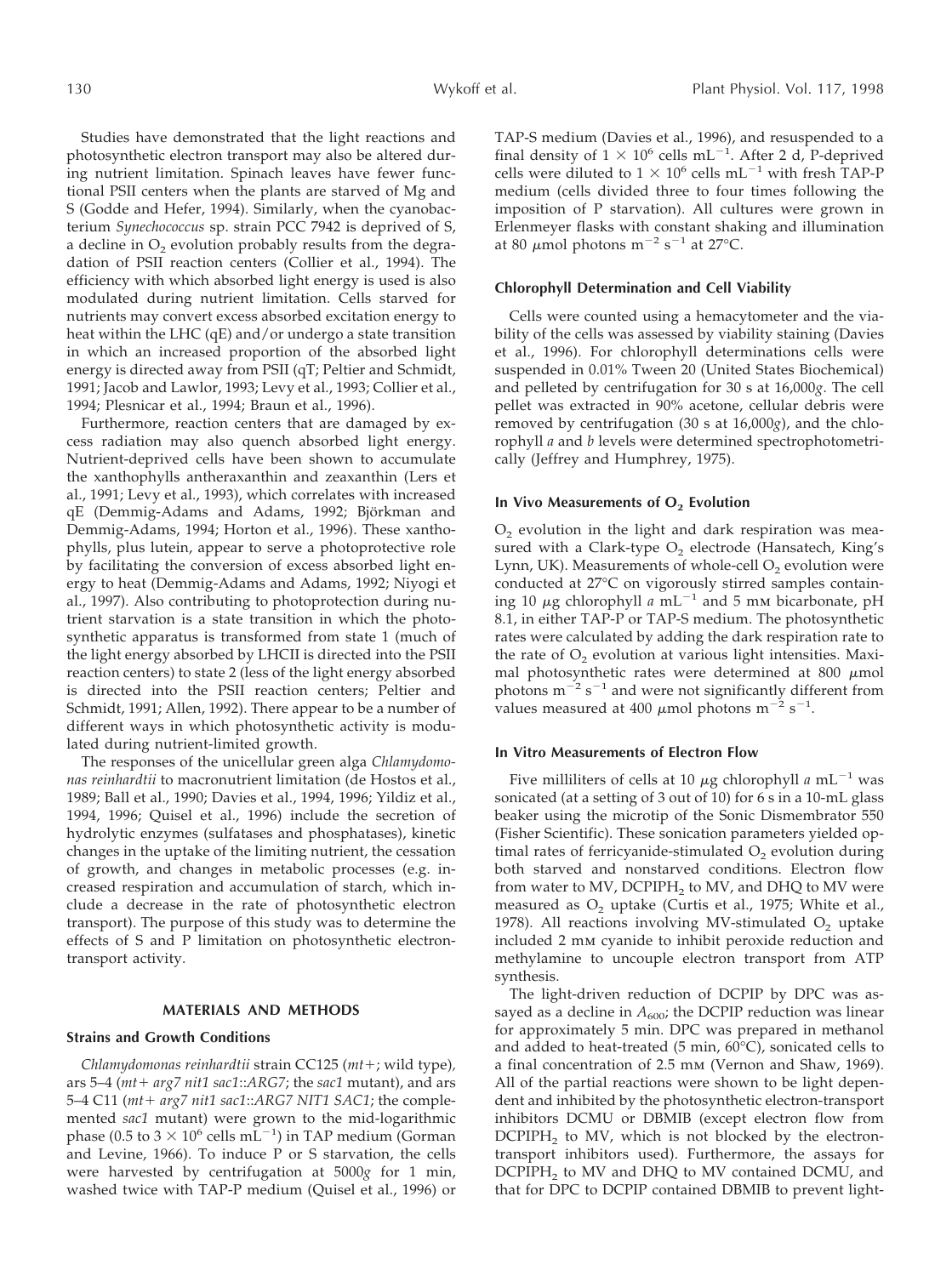

**Figure 1.** The rate of  $O_2$  evolution in saturating light for P-  $\circledbullet$  and S-deprived ( $\blacksquare$ ) cells expressed as a percentage of nutrient-replete cells. The percentage of  $O<sub>2</sub>$  evolution was calculated by dividing the rate of  $O<sub>2</sub>$  evolution per cell in starved cultures by the rate in replete cultures. Each point represents the mean of at least five separately grown cultures and the bars indicate the SEs. The arrows indicate times at which the cells were used for the remaining characterizations presented in this manuscript.

dependent alternative electron transport. Because the DHQ-to-MV partial reaction is not completely inhibited by DBMIB (inhibition is approximately 60%), we set the portion of electron transport sensitive to DBMIB as 100%.

# **PAM Fluorometry and PSII Characteristics during Nutrient Limitation**

Fluorescence characteristics (Schreiber et al., 1986; van Kooten and Snel, 1990) were determined with a PAM fluorometer (model OS-100, PP Systems, Haverhill, MA) connected to a personal computer containing the OS-Log program (version 1.5, PP Systems). Samples were continuously stirred and maintained at 27°C in a water-jacketed chamber. The intensity of the measuring beam was  $< 0.1 \mu$ mol photons  $m^{-2} s^{-1}$  (setting 70), which gave a significant signal with cultures containing 10  $\mu$ g chlorophyll  $\alpha$  mL<sup>-1</sup>. The actinic light source was an incandescent light of 659  $\mu$ mol photons m<sup>-2</sup> s<sup>-1</sup>, and the saturating pulse exceeded 3000  $\mu$  mol photons m<sup>-2</sup> s<sup>-1</sup>. The  $F_{0}$ ,  $F_{\rm v}/\overline{F}_{\rm max}$ , and  $F_{\rm max}$  of all samples were determined after a 1-min dark adaptation; the  $\Delta F/F_{\text{max}}'$  was determined after the cells were exposed to actinic light for 10 min. When included in the assay, nigericin was used at a final concentration of 20  $\mu$ M (equilibrated for 2 min in the dark).

PSII reaction centers were quantitated by measuring the light-induced  $A_{320}$  change, which is attributed to the reduction of  $Q_A$  (Guenther et al., 1990; Neale and Melis, 1990). This measurement estimates the number of PSII centers capable of a stable charge separation. The  $A_{320}$  change was measured with a split-beam spectrophotometer as previously described (Guenther et al., 1990). The number of PSII centers was also estimated by western-blot analysis using a monospecific antibody raised against spinach D1 that was previously shown to recognize D1 of *C. reinhardtii* (Guenther et al., 1988; Kim et al., 1993). Polypeptides that crossreacted with the antibody were detected with peroxidaselinked anti-rabbit IgG using a chemiluminescence kit (Boehringer Mannheim), and the levels of cross-reacting polypeptides were quantified by densitometry.

# **Xanthophyll Pigment Analysis**

Cells in 1 mL of culture were chilled in liquid  $N<sub>2</sub>$  and pelleted by centrifugation at 16,000*g* for 30 s, and the pellet was immediately frozen in liquid  $N_2$  and kept at  $-80^{\circ}$ C until analysis. The levels of zeaxanthin, antheraxanthin, violaxanthin, and lutein were determined as previously described (Niyogi et al., 1997).

#### **Measurements of Fluorescence Induction**

Thylakoid membranes were isolated (Neale and Melis, 1990), diluted to  $\langle 20 \mu$ g chlorophyll mL<sup>-1</sup>, and placed in a 3-mL quartz cuvette. Ferricyanide was added to a concentration of 500  $\mu$ M to prevent reduction of the PQ pool and to obtain the  $F_{\text{pl}}$ . The suspension was exposed to 1 s of green light at  $50 \mu$ mol photons m<sup>-2</sup> s<sup>-1</sup>, and the output of the photomultiplier tube was recorded by a digital voltmeter (model 3437A, Hewlett-Packard) in 2-ms intervals.  $F_0$ and  $F_{\text{pl}}$  were obtained from these data. To determine the *F*max value, DCMU was added to a final concentration of 20  $\mu$ M and the measurement was repeated.

#### **77 K Fluorescence Emission Spectra**

Prior to measuring fluorescence emission spectra, cells were maintained in TAP, TAP-S, or TAP-P medium at 80  $\mu$ mol photons m<sup>-2</sup> s<sup>-1</sup> from fluorescent tubes or were exposed to far-red light ( $\lambda$  > 714 nm, approximately 3  $\mu$ mol

# Table I. Photosynthesis and chlorophyll levels in cells starved of S and P

All values were calculated from at least five separately grown cultures and ses are given. Values in parentheses are relative to unstarved cells. Chl, Chlorophyll.

| Condition |                                                | $O2$ Evolution                                                | Chl Level               | Chl a/Chl b     |
|-----------|------------------------------------------------|---------------------------------------------------------------|-------------------------|-----------------|
|           | $\mu$ mol mg <sup>-1</sup> Chl h <sup>-1</sup> | $\mu$ mol 10 <sup>9</sup> cells <sup>-1</sup> h <sup>-1</sup> | $pg$ cell <sup>-1</sup> |                 |
| TAP       | $182.2 + 15.8$                                 | $1410 \pm 120$                                                | $7.71 \pm 0.79$         | $2.60 \pm 0.08$ |
| TAP-P     | $53.9 \pm 9.6$ (29.6%)                         | $359 \pm 64 (25.5\%)$                                         | $6.66 \pm 0.21$         | $2.54 \pm 0.11$ |
| TAP-S     | $56.4 \pm 8.0$ (31.0%)                         | $344 \pm 49$ (24.4%)                                          | $6.10 \pm 0.34$         | $2.60 \pm 0.23$ |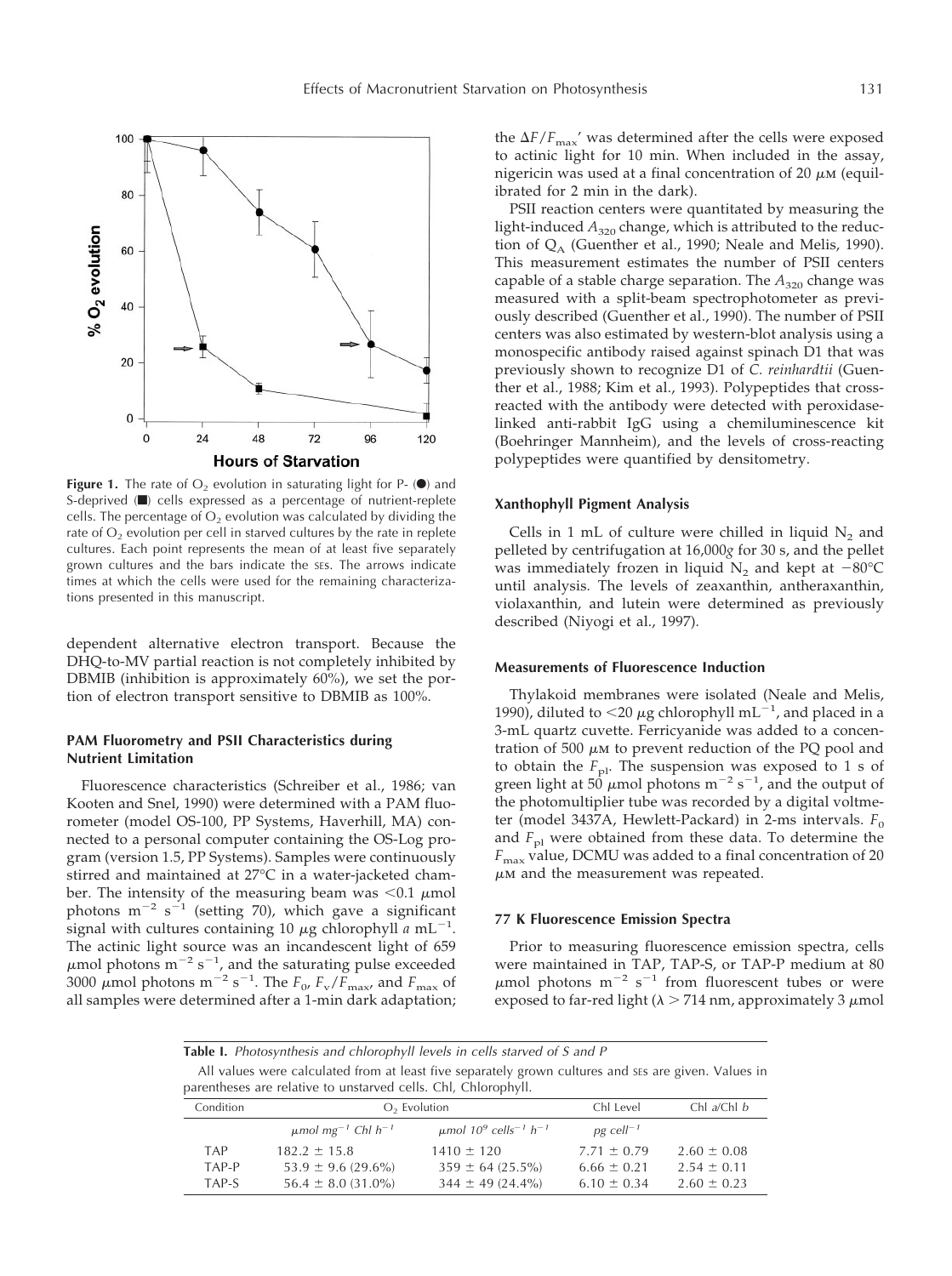

**Figure 2.** Light-response curves of  $O_2$  evolution after S ( $\triangle$ ) and P ( $\odot$ ) starvation and in nutrient-replete  $\left( \bullet \right)$  cells. Each point represents the mean of three measurements and the bars indicate the SEs. This experiment was performed twice and the trends were identical.

photons  $m^{-2}$  s<sup>-1</sup>) for 20 min. Fluorescence emission spectra were determined with a single-beam fluorometer (PTI, New Brunswick, NJ), as previously described (Collier et al., 1994). Aliquots of cells containing 5  $\mu$ g chlorophyll *a* mL<sup>-1</sup> were loaded into a cuvette that was submerged in liquid  $N_2$ (77 K). The samples were excited at 435 nm (2.74  $\mu$ mol photons  $m^{-2} s^{-1}$ , and the fluorescence emission was measured between 650 and 750 nm; the fluorescence of samples containing no cells (just the appropriate growth medium) was subtracted.

#### **RESULTS**

## **Photosynthetic Activity Decreases during Nutrient Starvation**

When *C. reinhardtii* was starved of P or S, there was a dramatic reduction in the level of photosynthesis. After 4 d of P starvation, the light-saturated rate of photosynthesis as measured by  $O<sub>2</sub>$  evolution declined by approximately 75% compared with the rate measured in cells maintained in complete medium (Fig. 1; Table I). P-starved cells remained

100% viable for up to 7 d after P was eliminated from the medium (data not shown). *C. reinhardtii* cultures that were transferred to medium lacking S also showed a decline in the photosynthetic rate, but the decline was much more rapid. Twenty-four hours after the transfer of cells to medium lacking S, photosynthetic  $O<sub>2</sub>$  evolution decreased by 76%, whereas after 48 h the photosynthetic rate had declined by nearly 90% (Fig. 1). There was no decrease in cell viability for at least 4 d following the initiation of S starvation (Davies et al., 1996). Furthermore, cells deprived of P for 4 d or S for 1 d exhibited no change in their chlorophyll *a*/*b* ratio and a 14 to 20% decrease in the level of chlorophyll per cell (Table I). We have chosen 4 d of P starvation and 1 d of S starvation for further characterizations because at these times the cells did not lose viability and showed a similar reduction in the rate of  $O<sub>2</sub>$  evolution.

To determine the quantum yield of photosynthesis at subsaturating light intensities for cells deprived of P and S, we measured  $O<sub>2</sub>$  evolution as a function of light intensity. Figure 2 shows the light-response curves of  $O<sub>2</sub>$  evolution of cells either grown in complete medium or starved for P and S. Not only was the light-saturated rate of photosynthesis less, but the rate of increase in  $O<sub>2</sub>$  evolution as a function of light intensity was also less in P- and S-starved cells compared with that of cells grown in nutrient-replete medium. Therefore, nutrient-deprived cells exhibited a reduced efficiency of light-energy utilization.

## **PSII Is the Site of Inhibition in Photosynthetic Electron Transport during Nutrient Starvation**

The decline in the light-saturated rate of in vivo  $O_2$ evolution that accompanies nutrient limitation could be an indirect effect caused by a decline in the activity of the reductive pentose-phosphate pathway, or it could be a direct effect on the rate of noncyclic electron flow. To distinguish between these possibilities, we determined the light-saturated rate of photosynthetic electron transport in crude cell membrane preparations in which photosynthetic electron transport was uncoupled from  $CO<sub>2</sub>$  fixation and photophosphorylation (Table II; Curtis et al., 1975). Electron transport from water to MV for P- and S-starved cells

**Table II.** Summary of partial reactions

Absolute values for partial reactions in unstarved cells ( $\mu$ mol O<sub>2</sub> mg<sup>-1</sup> Chl h<sup>-1</sup>) range from: -658 to  $-593$  (H<sub>2</sub>O to MV),  $+304$  to  $+377$  (H<sub>2</sub>O to ferricyanide),  $-869$  to  $-716$  (DCPIPH<sub>2</sub> to MV), and  $-1122$  to  $-979$  (DHQ to MV). DPC to DCPIP was measured photometrically. Values are the result of three independent experiments.

| <b>Partial Reaction</b>                                                     | Electron Donor         |                   | Rate <sup>a</sup> |              |  |
|-----------------------------------------------------------------------------|------------------------|-------------------|-------------------|--------------|--|
|                                                                             |                        | Electron Acceptor | TAP-P             | TAP-S        |  |
|                                                                             |                        |                   |                   | $\%$         |  |
| In vivo $O_2$ evolution                                                     |                        |                   | $30 \pm 6$        | $31 \pm 4$   |  |
| PSII and PSI                                                                | H <sub>2</sub> O       | MV                | $39 \pm 3$        | $37 \pm 4$   |  |
| PSIL                                                                        | H <sub>2</sub> O       | Ferricyanide      | $45 \pm 13$       | $56 \pm 6$   |  |
| PSI                                                                         | $D$ CPIPH <sub>2</sub> | MV                | $85 \pm 12$       | $135 \pm 16$ |  |
| PQ, Cyt $b_6$ -f, and PSI                                                   | <b>DHO</b>             | MV                | $82 \pm 17$       | $88 \pm 13$  |  |
| PSII (after $O_2$ -evolving complex)                                        | DPC.                   | <b>DCPIP</b>      | $55 \pm 14$       | $51 \pm 3$   |  |
| <sup>a</sup> Percentage $\pm$ se of the absolute values of unstarved cells. |                        |                   |                   |              |  |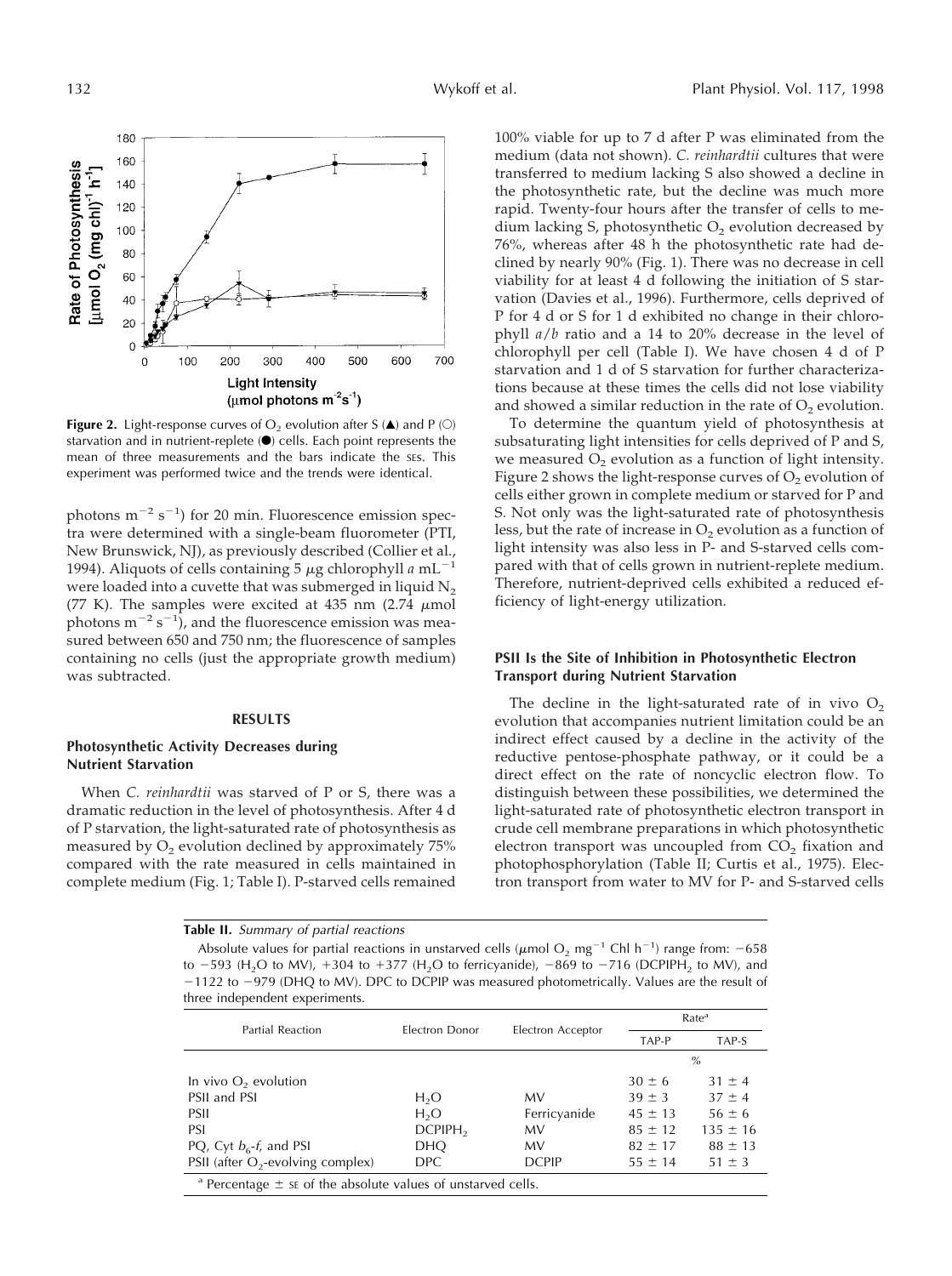#### **Table III.** PAM fluorescence characteristics

Measurements are the means of two independently grown cultures on equal amounts of chlorophyll. The difference between the mean of the measurements is less than 5%, except for the  $F_0$  and the  $\Delta F/F_{\text{max}}$  of replete-grown cells, which is 6%. Values in parentheses are relative to unstarved wild-type cells.

| Condition                                     |     |                        |                         | Fluorescence Parameter <sup>a</sup>                                                     |              |                             |                                     |
|-----------------------------------------------|-----|------------------------|-------------------------|-----------------------------------------------------------------------------------------|--------------|-----------------------------|-------------------------------------|
|                                               | max | $F_{\text{max}}$ (+ N) | $F_{\text{max}}$ (+ FR) | $F_{\text{max}}$ (+ FR + N)                                                             | $F_0$ (+ FR) | $F_v/F_{\text{max}}$ (+ FR) | $\Delta F/F_{\rm max}$ <sup>b</sup> |
| TAP                                           | 206 | 211                    | 210                     | 212                                                                                     | 55           | 0.738                       | 0.459                               |
| TAP-P                                         | 172 | 183                    | 187                     | 198                                                                                     | 75           | $0.599(81\%)$               | $0.151(33\%)$                       |
| TAP-S                                         | 156 | 184                    | 201                     | 209                                                                                     | 88           | $0.562$ (76%)               | $0.107$ $(23\%)$                    |
| Sacl-S                                        | 170 | 188                    | 207                     | 215                                                                                     | 64           | $0.624$ $(84\%)$            | $0.398$ $(87\%)$                    |
| <sup>a</sup> N, Nigericin; FR, far-red light. |     |                        |                         | <sup>b</sup> During exposure to 659 $\mu$ mol photons m <sup>-2</sup> s <sup>-1</sup> . |              |                             |                                     |

was 30 to 40% of that of unstarved cells. This decline in electron-transport activity was similar to the decline in whole-cell  $O_2$  evolution (Table I) and the  $\Delta F/F_{\text{max}}'$  (the fluorescence measurement that reflects the rate of electron transport; Genty et al., 1989; Table III) observed in nutrientdeprived cells.

Partial reactions of photosynthetic electron transport were performed to locate the site at which electron transport was inhibited. PSI activity, assayed as electron flow from DCPIPH<sub>2</sub> (which donates electrons to plastocyanin) to MV, was approximately the same for unstarved and Pand S-starved cells (Table II). Furthermore, the rate of electron transfer from DHQ (which donates electrons to the PQ pool) to MV showed little change during nutrient limitation. These results suggested that nutrient limitation resulted in a decrease in linear electron transport prior to the PQ pool.

To measure PSII activity we used ferricyanide and *p*-benzoquinone. The electron flow from water to ferricyanide (Table II) or to *p*-benzoquinone (data not shown) was reduced by approximately 50% in starved cells. Electron transfer from DPC (which donates electrons to the PSII reaction center) to DCPIP (which accepts electrons from the PQ pool) was also inhibited by approximately 50%. These results demonstrated that S and P starvation caused a reduction in the rate of electron transfer between the site of DPC electron donation  $(Tyr_Z)$  and the PQ pool and could reflect a decline in the rate of electron transfer from  $Q_A$  to the PQ pool and/or a reduction in the total number of active PSII reaction centers.

## **Loss of Functional PSII Reaction Centers during Nutrient Starvation**

To examine changes in the maximum quantum yield of PSII that occurred during P and S starvation, we measured

|               | <b>Table IV.</b> Measurement of PSII centers using change of $A_{320}$ |  |
|---------------|------------------------------------------------------------------------|--|
|               | Values are the means $\pm$ ses of three thylakoid membrane             |  |
| preparations. |                                                                        |  |

| Chlorophyll                        |                            |      |
|------------------------------------|----------------------------|------|
| mol chlorophyll<br>$mol^{-1}$ $OA$ | $10^5$ cells <sup>-1</sup> | $\%$ |
| $417 \pm 51$                       | $126 \pm 14$               | 100  |
| $513 + 74$                         | $88.5 \pm 15$              | 70   |
| $471 + 34$                         | $88.3 \pm 6.9$             | 70   |
|                                    |                            |      |

 $F_v/F_{\text{max}}$  (Krause and Weis, 1991; Lavergne and Briantais, 1996; Table III). Limitation of either P or S resulted in a 20 to 25% decrease in the  $F_v/F_{\text{max}}$ , suggesting that some of the PSII centers were damaged. However, the  $F_v/F_{max}$  is a relative measure of the maximal PSII quantum yield and does not provide information about the absolute number of functional PSII reaction centers present in nutrient-limited cells. To determine the absolute number of functional PSII reaction centers, we spectrophotometrically measured the amount of  $Q_{\text{A}}$  that could be reduced (Table IV). Cells starved of either P or S exhibited a 30% decline in the amount of functional  $Q_A$  relative to unstarved cells. In addition, we quantitated the D1 protein content in thylakoid membrane preparations from starved and unstarved cells (Fig. 3). Quantitation from three separate preparations (one representative experiment is shown in Fig. 3) indicated that there was also a reduction in the absolute level of the D1 polypeptide by approximately 25% during nutrient limitation. Together, these results suggested that less than half of the decline in  $O<sub>2</sub>$  evolution that occurred during S and P limitation reflected a loss of functional PSII reaction centers (centers devoid of the D1 protein).

## **Accumulation of PSII Centers Unable to Reduce PQ during Nutrient Starvation**

In addition to damage to PSII, reduced electron flow through PSII may occur as a consequence of the retardation of the transfer of electrons from the reaction center to the PQ pool. This can be assessed by the analysis of fluorescence-induction curves that provide information about the reduction state of  $Q_A$ , the primary quinone electron acceptor from  $P_{680}$  (Melis, 1991). When  $Q_A$  is reduced



**Figure 3.** Western-blot analysis using D1 antibody against thylakoid membrane preparations from nutrient-replete (TAP), P-starved (TAP-P), and S-starved (TAP-S) cells. Three different concentrations of thylakoids (in micrograms of chlorophyll) were electrophoresed in 15% polyacrylamide-urea gels: a, 5.12; b, 2.56; and c, 1.28.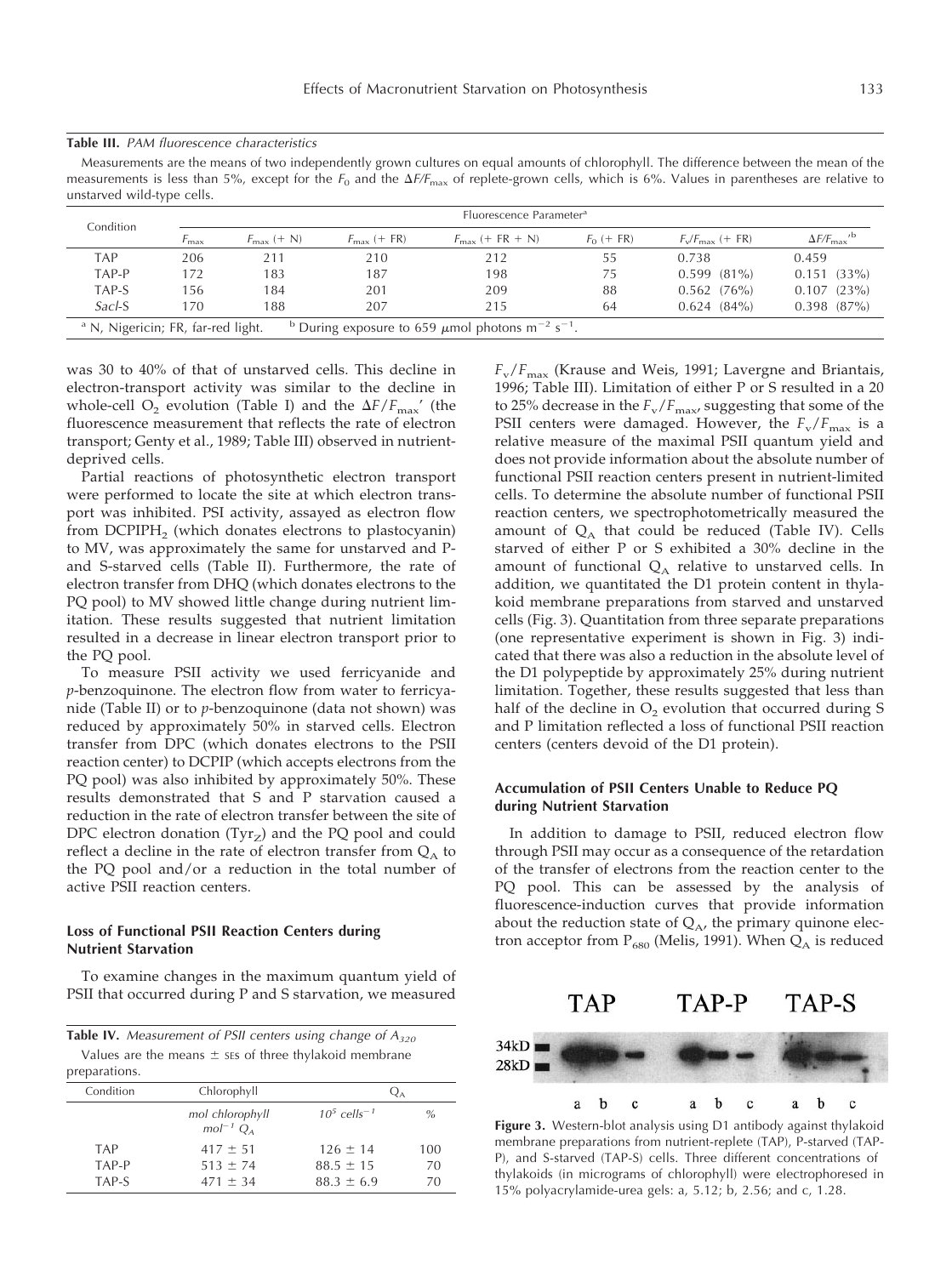(i.e. in the presence of DCMU, which blocks the transfer of electrons from  $Q_A$  to  $Q_B$ ), the fluorescence rapidly reaches a maximum. When  $Q<sub>A</sub>$  is oxidized (i.e. in low light in the presence of electron acceptors), the fluorescence approaches  $F_0$ . Under our illumination conditions, in the presence of DCMU, the variable fluorescence yield increases with characteristic biphasic kinetics (Melis, 1991; Fig. 4). In the absence of DCMU and in the presence of ferricyanide, the variable fluorescence yield gradually attained the intermediate  $F_{\text{pl}}$  level.

The increase from  $F_0$  to  $\overline{F}_{p1}$  in the presence of ferricyanide is attributed to the reduction of  $Q_A$  present in a small pool of PSII reaction centers (Govindjee, 1990; Melis, 1991). Such centers, termed PSII  $Q_B$ -nonreducing centers (Chylla and Whitmarsh, 1989), oxidize  $Q_A^-$  at a rate that is approximately 1000 times slower than that of  $Q_B$ -reducing centers (Ort and Whitmarsh, 1990) and are essentially nonproductive in  $O_2$  evolution (Melis, 1991). In both S- and P-starved cells, the  $F_{\text{pl}}$  was significantly higher than in unstarved cells, indicating an increase in the level of  $Q_B$ -nonreducing centers under both conditions. Because the thylakoid membranes used in these experiments were washed and the assays were performed in the presence of ferricyanide, the apparent increase in  $Q_B$ -nonreducing centers in nutrientdeprived cells was not a consequence of partial PQ reduction by cellular metabolites.

Calculations of  $(F_{\text{pl}} - F_0)/(F_{\text{max}} - F_0)$  allowed for an estimate of the percentage of PSII reaction centers that are  $Q_B$  nonreducing. As shown in Table V, during nutrientreplete growth these centers made up approximately 29% of all PSII reaction centers. In thylakoid preparations from P- and S-starved cells the  $(F_{\text{pl}} - F_0)/(F_{\text{max}} - F_0)$  was greater by 83 and 65%, respectively, than for thylakoid preparations from unstarved cells.

## **Light Energy Is Directed Away from PSII during Nutrient Starvation**

The decrease in quantum yield of  $O<sub>2</sub>$  evolution at subsaturating light levels suggested that less of the absorbed light energy was being directed to functional PSII centers. Previously, the decrease in quantum yield of  $O<sub>2</sub>$  evolution at subsaturating light levels was correlated with a decline in  $F_v/F_{\text{max}}$  (Krause and Weis, 1991); however, a decline in the slope of the light-saturation curves during nutrient starvation (Fig. 2) can result from any process that causes the dissipation of excitation energy before it reaches the PSII reaction center.



**Figure 4.** Fluorescence induction upon illumination with 50  $\mu$ mol photons m<sup>-2</sup> s<sup>-1</sup> of green light. Ferricyanide was added to the membrane preparation to oxidize all of the functional PSII reaction centers. The  $F_{\text{max}}$  was determined in the presence of DCMU. These curves were normalized to  $F_{\text{max}} = 100$  units. The inset shows the  $F_0$  of each curve. The  $F_0$  values are 0.46, 0.44, 0.55, 0.56, 0.53 for TAP, TAP plus DCMU, TAP-P, TAP-S, and sac1-TAP-S, respectively. The data presented are from one experiment, but numerous replicates gave nearly identical results.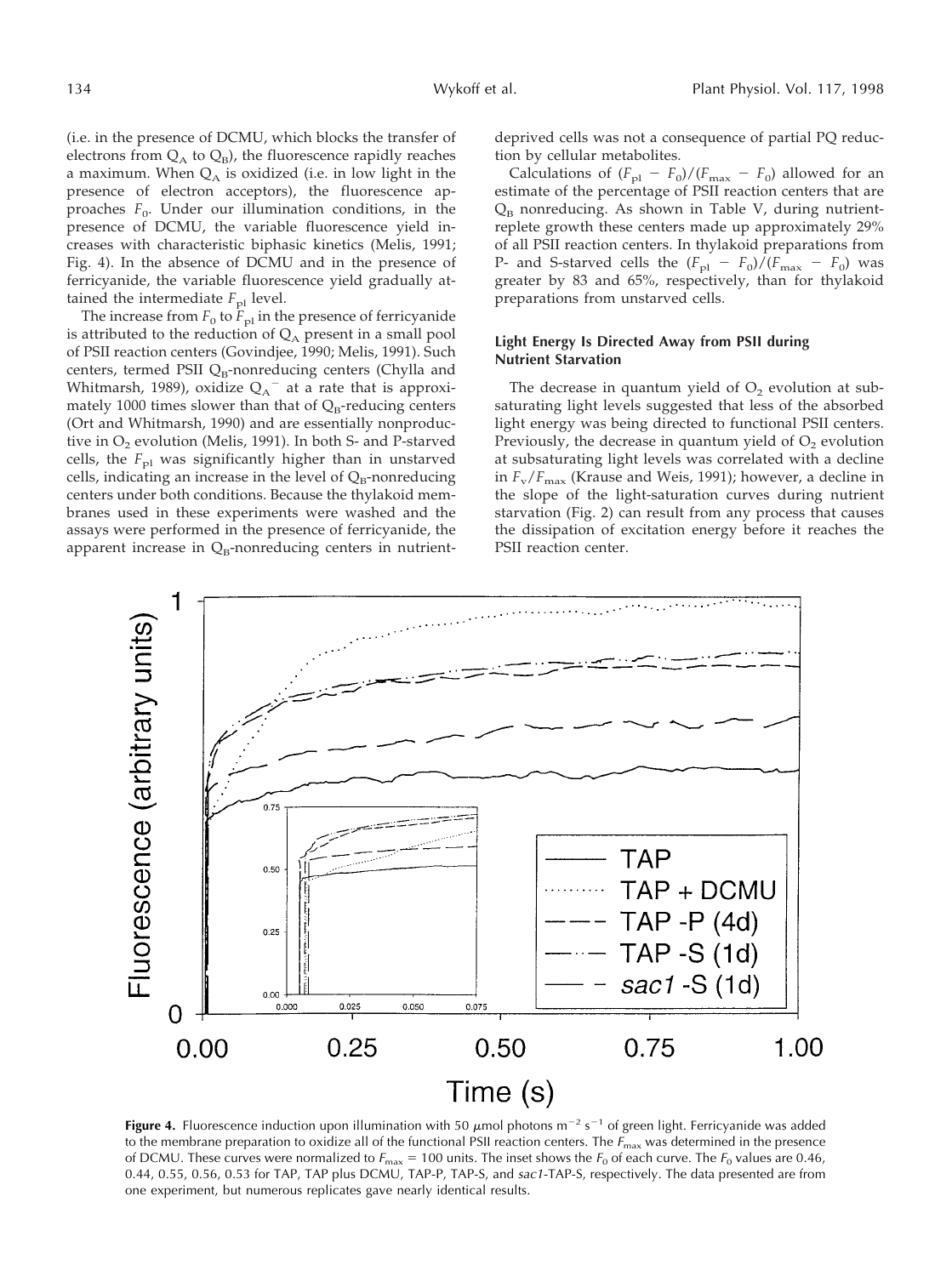| m | ۰<br>I<br>۰.<br>× | ٠<br>۰.<br>v<br>× |
|---|-------------------|-------------------|
|   |                   |                   |

| Values are means $\pm$ se.                                                             |                                                           |                             |  |  |  |
|----------------------------------------------------------------------------------------|-----------------------------------------------------------|-----------------------------|--|--|--|
| Condition                                                                              | $(F_{\rm pl} - F_0)/(F_{\rm max} - F_0)$ (n) <sup>a</sup> | Increase in $F_{\text{nl}}$ |  |  |  |
|                                                                                        |                                                           | $O_{\alpha}$ b              |  |  |  |
| CC125 (wild type)                                                                      |                                                           |                             |  |  |  |
| <b>TAP</b>                                                                             | $0.298 \pm 0.013$ (4)                                     |                             |  |  |  |
| TAP-P                                                                                  | $0.546 \pm 0.059(4)$                                      | $83 \pm 26$                 |  |  |  |
| TAP-S                                                                                  | $0.492 \pm 0.033(3)$                                      | $65 \pm 19$                 |  |  |  |
| sacl mutant                                                                            |                                                           |                             |  |  |  |
| <b>TAP</b>                                                                             | $0.285 \pm 0.027$ (3)                                     |                             |  |  |  |
| TAP-S                                                                                  | $0.335 \pm 0.017(3)$                                      | $18 \pm 17$                 |  |  |  |
| TAP-P                                                                                  | $0.574 \pm 0.066$ (2)                                     | $101 \pm 47$                |  |  |  |
| Complemented sacl mutant                                                               |                                                           |                             |  |  |  |
| <b>TAP</b>                                                                             | $0.253 \pm 0.015$ (3)                                     |                             |  |  |  |
| TAP-S                                                                                  | $0.496 \pm 0.015$ (3)                                     | $96 \pm 19$                 |  |  |  |
| <sup>a</sup> Number of independent thylakoid preperations measured. <sup>b</sup> Rela- |                                                           |                             |  |  |  |
| tive to unstarved cells.                                                               |                                                           |                             |  |  |  |

**Table V.** Accumulation of PSII  $Q_B$ -nonreducing centers

Utilization of absorbed light energy was examined in more detail via measurements of chlorophyll fluorescence. Room-temperature chlorophyll fluorescence, primarily a measure of fluorescence from the chlorophyll *a* of LHCII (Krause and Weis, 1991), was analyzed by PAM fluorometry (Schreiber et al., 1986). Fluorescence measurements on light-grown cells containing equal amounts of chlorophyll demonstrated that the  $F_{\text{max}}$  of P- and S-starved cells was 83 and 76%, respectively, of cells grown in complete medium (Table III). This reduction in the  $F_{\text{max}}$  suggested that more of the light energy absorbed by LHCII of nutrient-deprived cells relative to unstarved cells was (a) dissipated as heat within the LHCII (quenching of fluorescence of singlet excited chlorophyll, qE); (b) dissipated as a consequence of the formation of damaged PSII reaction centers (qI); and/or (c) directed away from PSII because of a state transition (transition from state 1 to state 2, qT).

Experiments were performed to determine the role of qE and qT in the depression of  $F_{\text{max}}$  in nutrient-deprived cultures (maintained at 80  $\mu$ mol photons m<sup>-2</sup> s<sup>-1</sup>). Nigericin, which dissipates the  $\Delta$ pH necessary for maintaining qE, had no effect on the  $F_{\text{max}}$  of cells maintained in complete medium. In contrast, the addition of nigericin to Pand S-starved cells caused a 6 and 13% increase in the  $F_{\text{max}}$ respectively (Table III). Both P- and S-starved cells treated with nigericin had an  $F_{\text{max}}$  that was 89% of the value determined for unstarved cells. Therefore, at least part of the reduction in  $F_{\text{max}}$  (between 30 and 50%) observed for nutrient-deprived cells appeared to result from qE.

Previous work correlated the accumulation of deepoxidated xanthophylls with the development of qE in nutrient-deprived photosynthetic organisms (Plesnicar et al., 1994; Braun et al., 1996; Niyogi et al., 1997). Using HPLC analysis (Table VI), we found that both P- and S-starved cells accumulated zeaxanthin (Z), antheraxanthin (A), and violaxanthin (V), the pigments of the xanthophyll cycle (Demmig-Adams and Adams, 1992; Björkman and Demmig-Adams, 1994), even during growth in relatively low light. Furthermore, the de-epoxidation state of the xanthophylls  $([Z + 0.5A]/[Z + A + V])$  also increased following exposure of the cells to P or S limitation, suggesting that the xanthophyll cycle and the dissipation of excess absorbed light energy as heat contributes to the  $F_{\text{max}}$ depression observed in starved cells. In addition to the xanthophyll cycle pigments, nutrient-deprived cells accumulated lutein, which may also function in the dissipation of excess absorbed light energy (Niyogi et al., 1997).

Because the addition of nigericin to nutrient-deprived cells did not completely restore the  $F_{\text{max}}$  to that of nutrientreplete cells (Table III), qE did not entirely explain the lower  $F_{\text{max}}$  observed in P- and S-starved cells. Exposing Pand S-starved cells to 20 min of far-red light (far-red light preferentially excites PSI, oxidizes the PQ pool, and promotes a transition to state 1) also resulted in a substantial increase in the  $F_{\text{max}}$ , indicating that the cells were originally in state 2 and that qT was also important during the acclimation of *C. reinhardtii* to nutrient limitation (Table III). Furthermore, the simultaneous addition of nigericin and exposure to far-red light brought the  $F_{\text{max}}$  of S-starved cells to the level observed for nutrient-replete cells, suggesting that qE and qT were essentially the only processes contributing to the reduction in the  $F_{\text{max}}$ .

In contrast, nigericin and far-red light treatments were not able to fully restore the  $F_{\text{max}}$  in P-deprived cells, suggesting a contribution of qI. To further test whether nutrient-deprived cells were in states 1 or 2, we measured fluorescence emission from whole cells at 77 K, both before and after exposure of the cells to 20 min of far-red light. The relative ratio of PSII-associated fluorescence emission (684 nm) to PSI-associated fluorescence emission (714 nm) was less for P- and S-starved cells than for unstarved cells (Table VII). However, when the starved cells were exposed to 20 min of far-red light prior to the measurement, the relative fluorescence emission from PSII increased dramatically; far-red light treatment had only a small effect on fluorescence emission from unstarved cells. Furthermore, dark adaptation for 20 min or treatment with nigericin led

## **Table VI.** HPLC analysis

All values are normalized to moles of chlorophyll <sup>a</sup> and are the means of two independent measurements. The deviation from the mean for all measurements was 10% or less.

| Condition  | Violaxanthin | Antheraxanthin | Zeaxanthin | De-Epoxidation<br>State | Lutein | Chlorophyll a | Chlorophyll b |
|------------|--------------|----------------|------------|-------------------------|--------|---------------|---------------|
| <b>TAP</b> | 104          | 2.0            | 0. ،       | 0.019                   | 66     | 1000          | 370           |
| TAP-P      | 42           | 37             | 42         | 0.27                    | 236    | 1000          | 407           |
| TAP-S      | 96           |                | 18         | 0.20                    | 122    | 1000          | 374           |
| sacl TAP-S | 55           | 19             | 19         | 0.31                    | 134    | 1000          | 296           |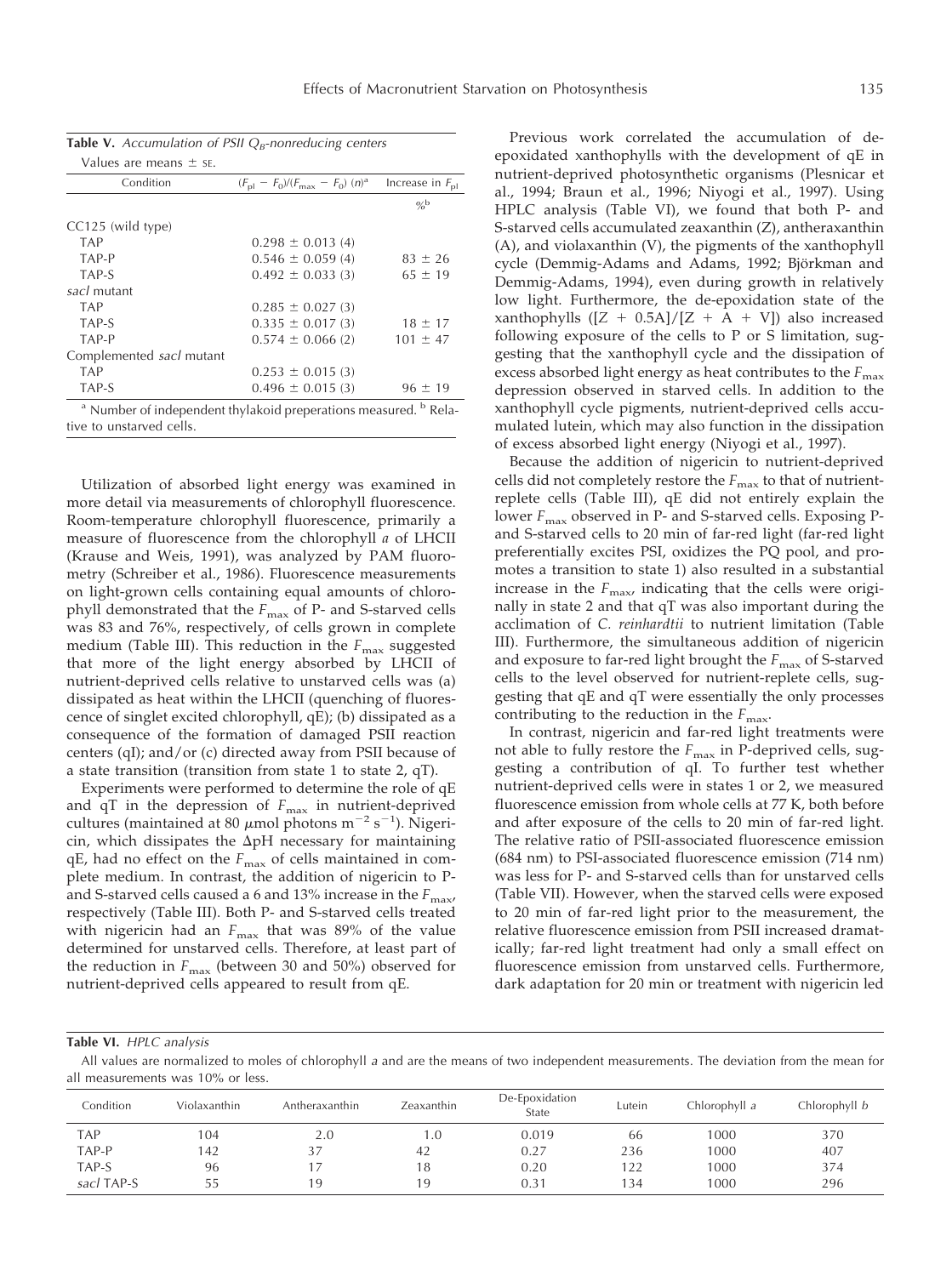| Values are means $\pm$ sp of at least three measurements.                              |                                    |                      |  |  |
|----------------------------------------------------------------------------------------|------------------------------------|----------------------|--|--|
| Condition                                                                              | Fluorescence Emission <sup>a</sup> |                      |  |  |
|                                                                                        | Continuous light <sup>b</sup>      | 20-min far-red light |  |  |
| <b>TAP</b>                                                                             | $1.74 \pm 0.12$                    | $2.04 \pm 0.08$      |  |  |
| TAP-P                                                                                  | $1.18 \pm 0.04$                    | $1.69 \pm 0.04$      |  |  |
| TAP-S                                                                                  | $1.23 \pm 0.03$                    | $2.01 \pm 0.07$      |  |  |
| Sacl TAP-S                                                                             | $1.25 \pm 0.06$                    | $1.77 \pm 0.09$      |  |  |
| $a$ 684/714-nm emission.<br>$b$ 80 $\mu$ mol photons m <sup>-2</sup> s <sup>-1</sup> . |                                    |                      |  |  |

to relatively small increases in the 684/714 ratio (10–30% change relative to that observed following far-red light treatment). Therefore, much of the change in the 684/714 ratio during nutrient starvation appears to be a consequence of a state transition, which is consistent with the increase in  $F_{\text{max}}$  observed in P- and S-starved cultures after a 20-min exposure to far-red light (Table III). Together the results presented above indicate that cells starved of P or S are in state 2, while unstarved cells are primarily in state 1.

## **Photosynthetic Parameters of the sac1 Mutant during S Limitation**

Using the *sac1* mutant of *C. reinhardtii*, we were able to determine which responses to S starvation were actively regulated by the *SacI* polypeptide. The rate of O<sub>2</sub> evolution in the *sac1* mutant does not decline significantly (based on the number of viable cells) after 24 h of S starvation (Davies et al., 1996), whereas photosynthesis in wild-type cells declines by more than 70%. Furthermore, the *sac1* mutant showed little reduction in the  $\Delta F/F_{\text{max}}'$  (Table III) and in the light-driven transfer of electrons from water to MV (data not shown) following 24 h of S deprivation. Chlorophyll levels declined by 10% (data not shown), whereas the *F*v/*F*max declined by 16% (Table III) in the *sac1* strain during S starvation. However, more than 10% of the cells in the S-starved culture of *sac1* were dead within 24 h of starvation, suggesting that the decline in the  $F_v/F_{max}$  (and perhaps in chlorophyll levels) was not part of the same mechanism controlling the reduction of PSII activity in wild-type cells during S starvation.

Furthermore, unlike wild-type cells, the *sac1* mutant did not accumulate PSII  $Q_B$ -nonreducing centers during S starvation (Table V; Fig. 4). This effect was specific for S deprivation (as expected), since an increase in  $(F_{\text{pl}} - F_0)$ /  $(F_{\text{max}} - F_0)$  was observed when the *sac1* mutant was starved for P (Table V). The complemented *sac1* mutant strain (*ars*5–4 C11) exhibited an increase in  $(F_{\text{pl}} - F_0)/(F_{\text{max}})$  $-F_0$ ) during S starvation that was similar to that of wildtype cells (Table V). Therefore, the accumulation of PSII  $Q_B$ -nonreducing centers is part of the S-acclimation response and is governed by the *Sac*I gene product.

To determine whether the transition of light-grown cells to state 2 during S-limited growth is an active process also controlled by the *Sac*I protein, we determined the state of the light-grown (80  $\mu$ mol photons m<sup>-2</sup> s<sup>-1</sup>), S-starved *sac1*  strain (Table VII). Like wild-type cells, the *sac1* mutant was in state 2 during S starvation in the light and shifted to state 1 upon exposure to far-red light, demonstrating that the *Sac*I protein is not required for this aspect of the S-stress response. In addition, the de-epoxidation state of the xanthophylls (Table VI) and nigericin-sensitive quenching of *F*max in the *sac1* mutant during S starvation were approximately the same as in wild-type cells (Table III). The overall pool size of the xanthophyll cycle pigments were somewhat lower in the S-starved *sac1* mutant than in S-starved wild-type cells.

## **DISCUSSION**

This study demonstrates that P and S deprivation cause similar alterations to photosynthetic electron transport in *C. reinhardtii*, which exhibited a 75% decrease in maximal in vivo  $O_2$  evolution within 4 d of P deprivation or 1 d of S deprivation. The longer time required to observe the effects of P limitation may reflect the accumulation of much larger intracellular reserves of P than of S (Wetzel, 1983). The decline in photosynthetic  $O<sub>2</sub>$  evolution was shown to occur at the level of photosynthetic electron transport using fluorescence measurements  $(\Delta F/F_{\text{max}}')$  and in vitro quantitation of the activities of specific sections of the electrontransport chain. The latter analyses demonstrated that electron flow was inhibited at PSII, whereas PSI activity was essentially unchanged in starved cells. The continued operation of PSI during nutrient-limited growth would provide energy for cell maintenance and for transporting the limiting nutrient into the cell when it becomes available.

The decreased maximal electron flow through PSII is a consequence of at least two processes. First, between 20 and 30% of the PSII reaction centers appear to be inactivated because of photodamage. Quantitation of photodamage is complicated by the inherent inaccuracies in quantitating protein levels by western analysis and the potential contribution of PSII  $Q_B$ -nonreducing centers to the loss of  $F_v$  (which can result from an apparent increase in the  $F_0$ value). However, analyses of fluorescence using a very low-intensity measuring beam ( $< 0.01 \mu$ mol photons m<sup>-2</sup>  $(s^{-1})$  had little effect on either  $F_0$  or  $F_v/F_{\text{max}}$  (<5%), and the measurements of  $Q_A$  levels (Table IV) demonstrated an absolute loss of functional PSII (by approximately 30%). These results indicate that nutrient limitation results in a loss of active PSII centers.

Nutrient limitation also promoted the formation of PSII  $Q_B$ -nonreducing centers, which cannot rapidly transfer electrons from  $Q_A^-$  to  $Q_B$  (Chylla and Whitmarsh, 1989). Others have demonstrated an increase in the percentage of PSII  $Q_B$ -nonreducing centers during nutrient limitation or exposure to excessive light (Falk et al., 1992; Godde and Hefer, 1994). These centers may result from the reduction and subsequent loss of the quinone from the  $Q_B$ -binding site (Godde and Hefer, 1994), although it is possible that other alterations of PSII may also result in centers that are unable to reduce  $Q_B$ . It has been postulated that PSII  $Q_B$ nonreducing centers serve as intermediates in the D1 repair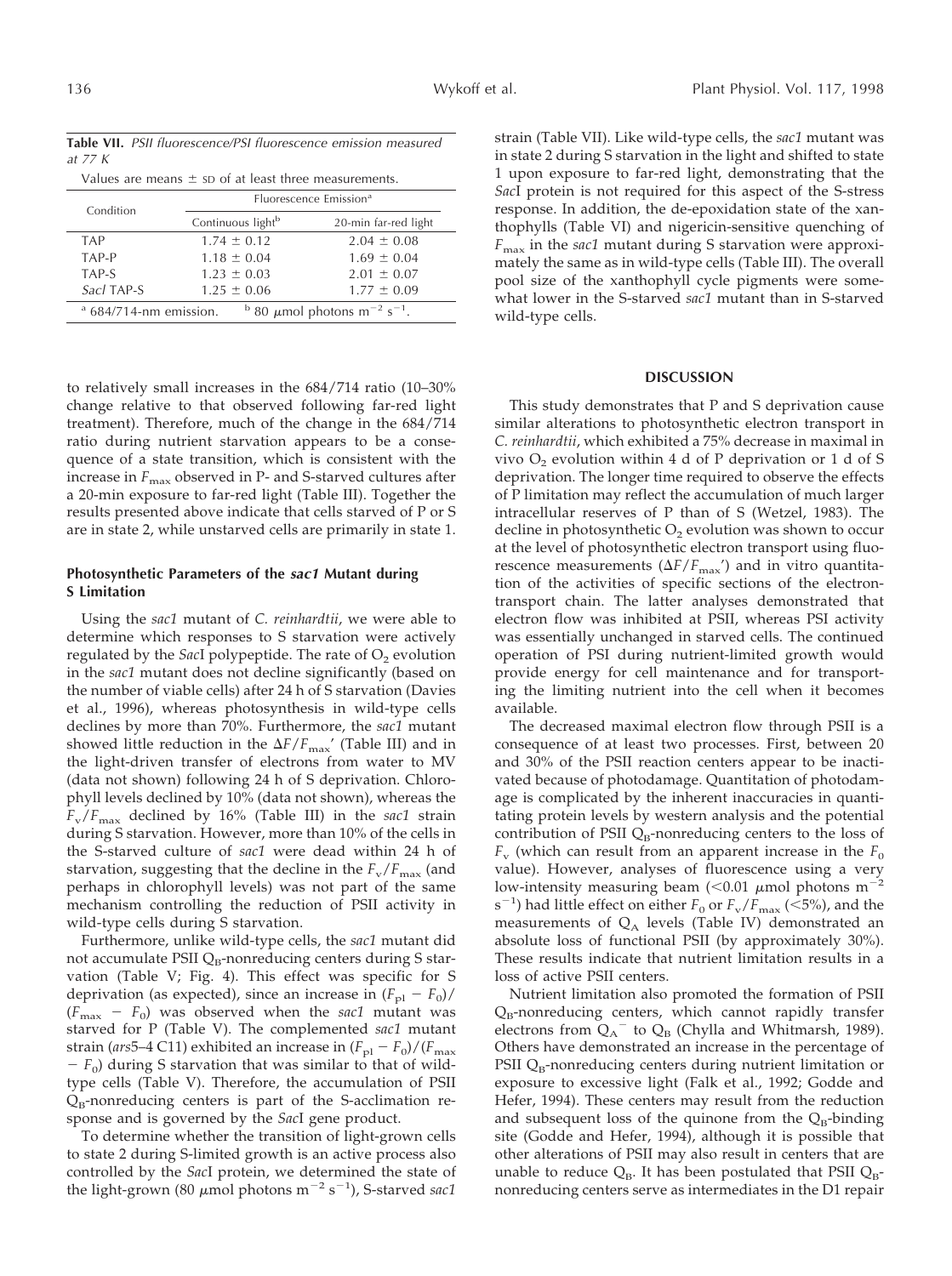cycle and constitute a PSII reservoir that can be rapidly activated (Guenther and Melis, 1990). Furthermore, these centers are resistant to photoinhibition and may facilitate the dissipation of excess absorbed light energy (Neale and Melis, 1990; Falk and Samuelsson, 1992). Therefore, increased photodamage and increased formation of  $Q_{B}$ nonreducing centers in cells deprived of S or P may be directly linked.

There is still little mechanistic understanding of the modifications to the photosynthetic machinery that occur during nutrient-limited growth. In previous reports it was suggested that P deprivation caused a decline in the levels of reductive pentose-phosphate cycle intermediates, which led to decreased levels of terminal energy acceptors and consequently depressed photosynthetic electron-transport activity (Brooks, 1986; Dietz and Heilos, 1990; Jacob and Lawlor, 1993). The accumulation of specific reductive pentose-phosphate cycle metabolites may also serve to inhibit electron transport, which is consistent with the finding that the rate of electron flow from water to MV in vitro was unaffected by P starvation in spinach (Brooks, 1986).

In addition, some studies have shown a direct effect of nutrient deprivation on photosynthetic electron transport. Both *C. reinhardtii* and *Hematococcus pluvialis* exhibit a significant decrease in the level of the Cyt  $b_{6}$ -*f* complex as the cells become starved for specific nutrients (Peltier and Schmidt, 1991; Bulte and Wollman, 1992; Tan et al., 1995). During N deprivation vegetative cells differentiate into gametes and the loss of the Cyt  $b_6$ -*f* complex parallels the reduction in  $O<sub>2</sub>$  evolution. Other studies have demonstrated that nutrient limitation can directly affect PSII activity (Herzig and Falkowski, 1989; Collier et al., 1994; Godde and Dannehl, 1994), which is consistent with the results presented in this manuscript.

In addition to a reduction in the rate of light-saturated photosynthetic electron flow, nutrient limitation caused a decline in the quantum yield of  $O<sub>2</sub>$  evolution at subsaturating light levels. Such a decline can result from a lessefficient transfer of excitation energy to the PSII reaction centers. Mechanistically, the decrease in the quantum yield of  $O<sub>2</sub>$  evolution at subsaturating light could be a consequence of nonphotochemical quenching, which is composed of qE, qI, and qT. A nigericin-induced increase in *F*max and increased levels of xanthophyll cycle pigments in nutrient-deprived cells suggested that qE was at least partially responsible for the decrease in the quantum yield of  $O<sub>2</sub>$  evolution. However, the observation that nutrientdeprived cells were primarily in state 2, and cells maintained on complete medium were primarily in state 1, demonstrated a role for qT as well. Although probably less important than qE or qT, qI may become important to some extent during P deprivation and in more severely starved cells. Cultures starved of P for 4 d were unable to return to state 1 as readily as cultures starved of S for 1 d, suggesting that P limitation causes alterations in the structure of LH-CII (or PSII) that are not readily reversible by far-red illumination.

The reduction in photosynthetic electron flow that develops during nutrient limitation of *C. reinhardtii* cells is an active process and is necessary for survival. During S deprivation the reduction in photosynthetic electron flow appears to be controlled by the *Sac*I gene product, which may be involved in sensing the S status of the environment (Davies et al., 1996). A *sac1* mutant strain becomes light sensitive during S deprivation because it cannot alter photosynthetic electron transport. S starvation of *sac1*, as in wild-type cells, results in the induction of both qE and qT. These processes may be triggered by metabolic changes in nutrient-starved cells that are independent of the *Sac*I signal-transduction pathway. However, in contrast to wildtype cells, the level of damaged PSII centers in the *sac1* mutant reflects cell death and the mutant strain is unable to form PSII  $Q_{\rm B}$ -nonreducing centers. DCMU, which phenocopies the formation of  $Q_B$ -nonreducing centers, rescues the lethal phenotype (Davies et al., 1996). This suggests that either the formation of  $O<sub>2</sub>$  radicals generated by photosynthetic electron transport or the hyperreduction of electron transport components downstream of the  $Q_B$ -binding site, or both, leads to a loss of viability in the *sac1* mutant.

In summation, similar alterations in photosynthetic electron transport occur during both P and S starvation. First, the levels of chlorophyll *a* and *b* decline by approximately 15%. Second, there is a 20 to 30% decrease in functional PSII reaction centers. Third, fewer of the functional centers can rapidly reduce the PQ pool. Fourth, more of the light harvested by LHCII is dissipated as heat or directed away from PSII reaction centers, possibly toward PSI, via a transition to state 2. These alterations result in a decline in linear electron flow and a reduction in the efficiency of energy transfer to PSII, while possibly allowing PSI cyclic electron flow to continue. If nutrient-starved cells maintain PSI cyclic electron flow with little PSII activity, the cells would produce less reductant (which is no longer required at high levels) but would continue to generate a  $\Delta pH$  across the thylakoid membrane, allowing for significant nonphotochemical quenching and the production of ATP for the maintenance of vital cellular processes.

#### **ACKNOWLEDGMENTS**

We thank Krishna Niyogi and Klaas van Wijk for critically reading the manuscript.

Received October 17, 1997; accepted January 29, 1998. Copyright Clearance Center: 0032–0889/98/117/0129/11.

#### **LITERATURE CITED**

- **Allen JF** (1992) Protein phosphorylation in regulation of photosynthesis. Biochim Biophys Acta **1098:** 275–335
- **Asada K** (1994) Production and action of active oxygen species in photosynthetic tissues. *In* CH Foyer PM Mullineaux, eds, Causes of Photooxidative Stress and Amelioration of Defense Systems in Plants. CRC Press, Boca Raton, FL, pp 77–104
- **Ball SG, Dirick L, Decq A, Martiat J-C, Matagne RF** (1990) Physiology of starch storage in the monocellular alga *Chlamydomonas reinhardtii*. Plant Sci **66:** 1–9
- Björkman O, Demmig-Adams B (1994) Regulation of photosynthetic light energy capture, conversion, and dissipation in leaves of higher plants. *In* E-D Schulze, MM Caldwell, eds, Ecophysiology of Photosynthesis. Springer-Verlag, Berlin, pp 17–47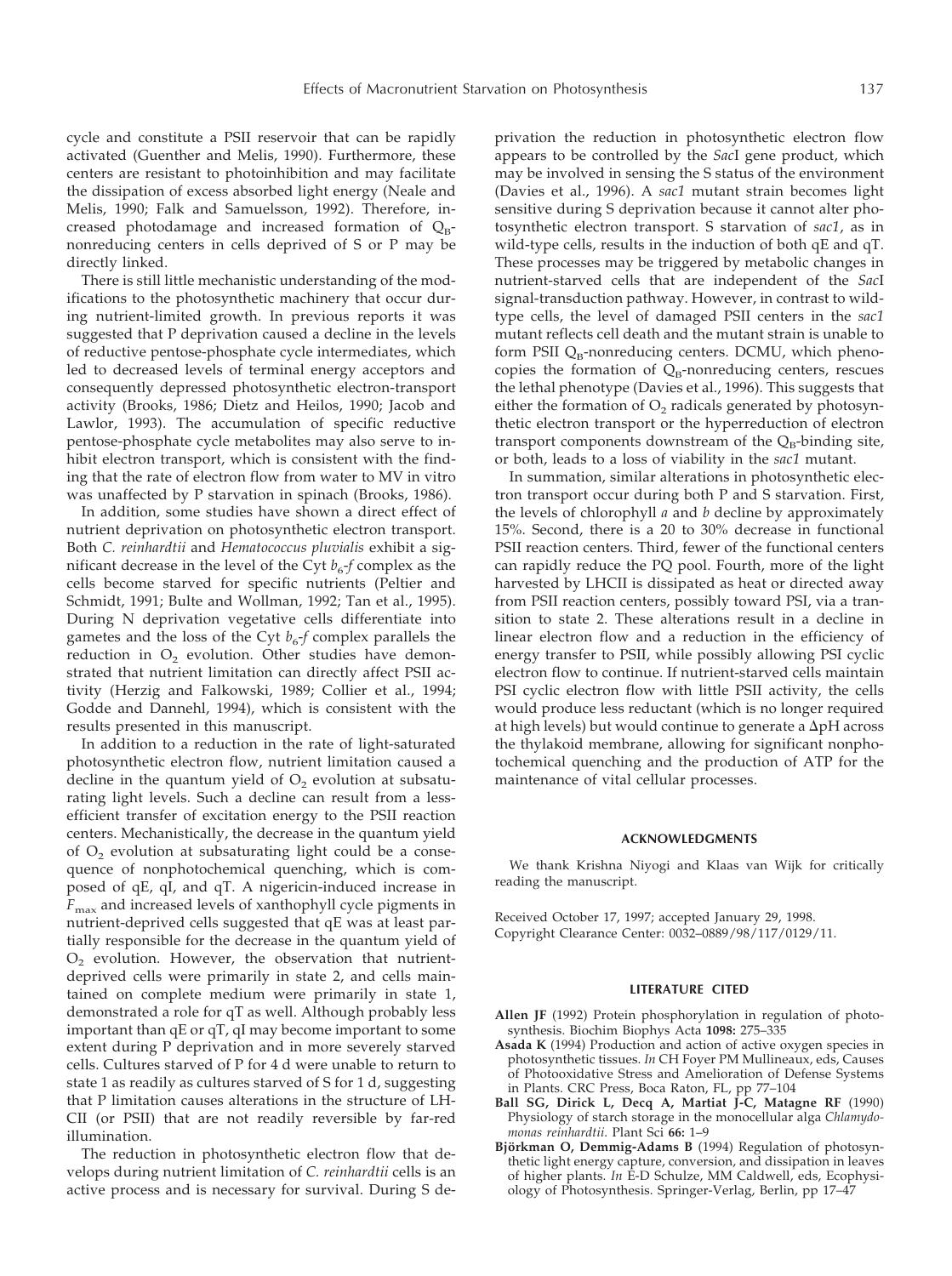- **Braun P, Banet G, Tal T, Malkin S, Zamir A** (1996) Possible role of Cbr, an algal early-light-induced protein, in nonphotochemical quenching of chlorophyll fluorescence. Plant Physiol **110:** 1405–1411
- **Brooks A** (1986) Effects of phosphorus nutrition on ribulose-1,5 bisphosphate carboxylase activation, photosynthetic quantum yield and amounts of some Calvin-cycle metabolites in spinach leaves. Aust J Plant Physiol **13:** 221–237
- **Bulte L, Wollman FA** (1992) Evidence for a selective destabilization of an integral membrane protein, the cytochrome  $b_{6}/f$  complex, during gametogenesis in *Chlamydomonas reinhardtii*. Eur J Biochem **204:** 327–336
- **Chylla RA, Whitmarsh J** (1989) Inactive photosystem II complexes in leaves. Plant Physiol **90:** 765–772
- **Collier JL, Herbert SK, Fork DC, Grossman AR** (1994) Changes in the cyanobacterial photosynthetic apparatus in response to macronutrient deprivation. Photosynth Res **42:** 173–183
- **Curtis VA, Brand JJ, Togasaki RK** (1975) Partial reactions of photosynthesis in briefly sonicated *Chlamydomonas*. Plant Physiol **55:** 183–186
- **Davies JP, Yildiz F, Grossman AR** (1994) Mutants of *Chlamydomonas* with aberrant responses to sulfur deprivation. Plant Cell **6:** 53–63
- **Davies JP, Yildiz FH, Grossman AR** (1996) Sac1, a putative regulator that is critical for survival of *Chlamydomonas reinhardtii* during sulfur deprivation. EMBO J **15:** 2150–2159
- **de Hostos EL, Schilling J, Grossman AR** (1989) Structure and expression of the gene encoding the periplasmic arylsulfatase of *Chlamydomonas reinhardtii*. Mol Gen Genet **218:** 229–239
- **Demmig-Adams B, Adams WW III** (1992) Photoprotection and other responses of plants to high light stress. Annu Rev Plant Physiol Plant Mol Biol **43:** 599–626
- **Dietz K-J, Heilos L** (1990) Carbon metabolism in spinach leaves as affected by leaf age and phosphorus and sulfur nutrition. Plant Physiol **93:** 1219–1225
- **Falk S, Leverenz JW, Samuelsson G, Oquist G** (1992) Changes in photosystem II fluorescence in *Chlamydomonas reinhardtii* exposed to increasing levels of irradiance in relationship to the photosynthetic response to light. Photosynth Res **31:** 31–40
- Falk S, Samuelsson G (1992) Recovery of photosynthesis and photosystem II fluorescence in *Chlamydomonas reinhardtii* after exposure to three levels of high light. Physiol Plant **85:** 61–68
- **Ferreira RMB, Teixeira ARN** (1992) Sulfur starvation in *Lemna* leads to degradation of ribulose-bisphosphate carboxylase without plant death. J Biol Chem **267:** 7253–7257
- **Genty B, Briantais J-M, Baker NR** (1989) The relationship between the quantum yield of photosynthetic electron transport and quenching of chlorophyll fluorescence. Biochim Biophys Acta **990:** 87–92
- **Godde D, Dannehl H** (1994) Stress-induced chlorosis and increase in D1-protein turnover precede photoinhibition in spinach suffering under magnesium/sulphur deficiency. Planta **195:** 291-300
- **Godde D, Hefer M** (1994) Photoinhibition and light-dependent turnover of the D1 reaction centre polypeptide of photosystem II are enhanced by mineral-stress conditions. Planta **193:** 290–299
- **Gorman DS, Levine RP** (1966) Cytochrome f and plastocyanin: their sequence in the photosynthetic electron transport chain of *Chlamydomonas reinhardtii*. Proc Natl Acad Sci USA **54:** 1665– 1669
- **Govindjee** (1990) Photosystem-II heterogeneity—the acceptor side. Photosynth Res **25:** 151–160
- **Guenther JE, Melis A** (1990) The physiological significance of photosystem II heterogeneity in chloroplasts. Photosynth Res **23:** 105–109
- **Guenther JE, Nemson JA, Melis A** (1988) Photosystem stoichiometry and chlorophyll antenna size in *Dunaliella salina* (green algae). Biochim Biophys Acta **934:** 108–117
- **Guenther JE, Nemson JA, Melis A** (1990) Development of photosystem II in dark grown *Chlamydomonas reinhardtii*. A lightdependent conversion of  $PSII_{\beta}$ ,  $Q_{\beta}$ -nonreducing centers to the PSII<sub>a</sub>, Q<sub>B</sub>-reducing form. Photosynth Res 24: 35-46
- **Herzig R, Falkowski PG** (1989) Nitrogen limitation in *Isochrysis galbana* (haptophyceae). I. Photosynthetic energy conversion and growth efficiencies. J Phycol **25:** 462–471
- **Horton P, Ruban AV, Walters RG** (1996) Regulation of light harvesting in green plants: indication by nonphotochemical quenching of chlorophyll fluorescence. Annu Rev Plant Physiol Plant Mol Biol **47:** 655–684
- **Houle D, Cargnan R** (1992) Sulfur speciation and distribution in soils and above ground biomass of a boreal coniferous forest. Biogeochemistry **16:** 63–82
- **Jacob J, Lawlor DW** (1993) In vivo photosynthetic electron transport does not limit photosynthetic capacity in phosphatedeficient sunflower and maize leaves. Plant Cell Environ **16:** 785–795
- **Jeffrey SW, Humphrey GF** (1975) New spectrophotometric equations for determining chlorophylls a, b,  $c_1$  and  $c_2$  in higher plants, algae and natural phytoplankton. Biochem Physiol Pflanz **167:** 191–194
- **Kim JH, Nemson JA, Melis A** (1993) Photosystem II reaction center damage and repair in *Dunaliella salina* (green alga). Plant Physiol **103:** 181–189
- **Krause GH, Weis E** (1991) Chlorophyll fluorescence and photosynthesis: the basics. Annu Rev Plant Physiol Plant Mol Biol **42:** 313–349
- **Lavergne J, Briantais JM** (1996) Photosystem II heterogeneity. *In* DR Ort, CF Yocum, eds, Oxygeneic Photosynthesis: The Light Reactions. Kluwer Academic Publishers, Dordrecht, The Netherlands, pp 265–287
- **Lers A, Levy H, Zamir A** (1991) Co-regulation of a gene homologous to early light-induced genes in higher plants and b-carotene biosynthesis in the alga *Dunaliella bardawil*. J Biol Chem **266:** 13698–13705
- **Levy H, Tal T, Shaish A, Zamir A** (1993) Cbr, an algal homolog of plant early light-induced proteins, is a putative zeaxanthin binding protein. J Biol Chem **268:** 20892–20896
- **Mahler RJ, Maples RL** (1987) Effect of sulfur additions on soil and the nutrition of wheat. Commun Soil Sci Plant Anal **18:** 653–673
- **Melis A** (1991) Dynamics of photosynthetic membrane composition and function. Biochim Biophys Acta **1058:** 87–106
- **Neale PJ, Melis A** (1990) Activation of a reserve pool of photosystem II in *Chlamydomonas reinhardtii* counteracts photoinhibition. Plant Physiol **92:** 1196–1204
- **Niyogi KK, Bjo¨rkman O, Grossman AR** (1997) *Chlamydomonas* xanthophyll cycle mutants identified by video imaging of chlorophyll fluorescence quenching. Plant Cell **9:** 1369–1380
- **Ort DR, Whitmarsh J** (1990) Inactive photosystem II centers. Photosynth Res **23:** 101–104
- **Peltier G, Schmidt GW** (1991) Chlororespiration: an adaptation to nitrogen deficiency in *Chlamydomonas reinhardtii*. Proc Natl Acad Sci USA **88:** 4791–4795
- **Plesnicar M, Kastori R, Petrovic N, Pankovic D** (1994) Photosynthesis and chlorophyll fluorescence in sunflower (*Helianthus annuus* L.) leaves as affected by phosphorus nutrition. J Exp Bot **45:** 919–924
- **Quisel JQ, Wykoff DD, Grossman AR** (1996) Biochemical characterization of the extracellular phosphatases produced by phosphorus-deprived *Chlamydomonas reinhardtii*. Plant Physiol **111:** 839–848
- **Raich JW, Russell AE, Crews TE, Farrington H, Vitousek PM** (1996) Both nitrogen and phosphorus limit plant production on young Hawaiian lava flows. Biogeochemistry **32:** 1–14
- **Samosir SSR, Blair GJ, Lefroy RDB** (1993) Effects of placement of elemental S and sulfate on the growth of two rice varieties under flooded conditions. Aust J Agric Res **44:** 1775–1788
- **Schreiber U, Schliwa U, Bilger W** (1986) Continuous recording of photochemical and non-photochemical chlorophyll fluorescence quenching with a new type of modulation fluorometer. Photosynth Res **10:** 51–62
- **Stanko-Golden KM, Fitzgerald JW** (1991) Sulfur transformations and pool sizes in tropical forest soils. Soil Biol Biochem **23:** 1053–1058